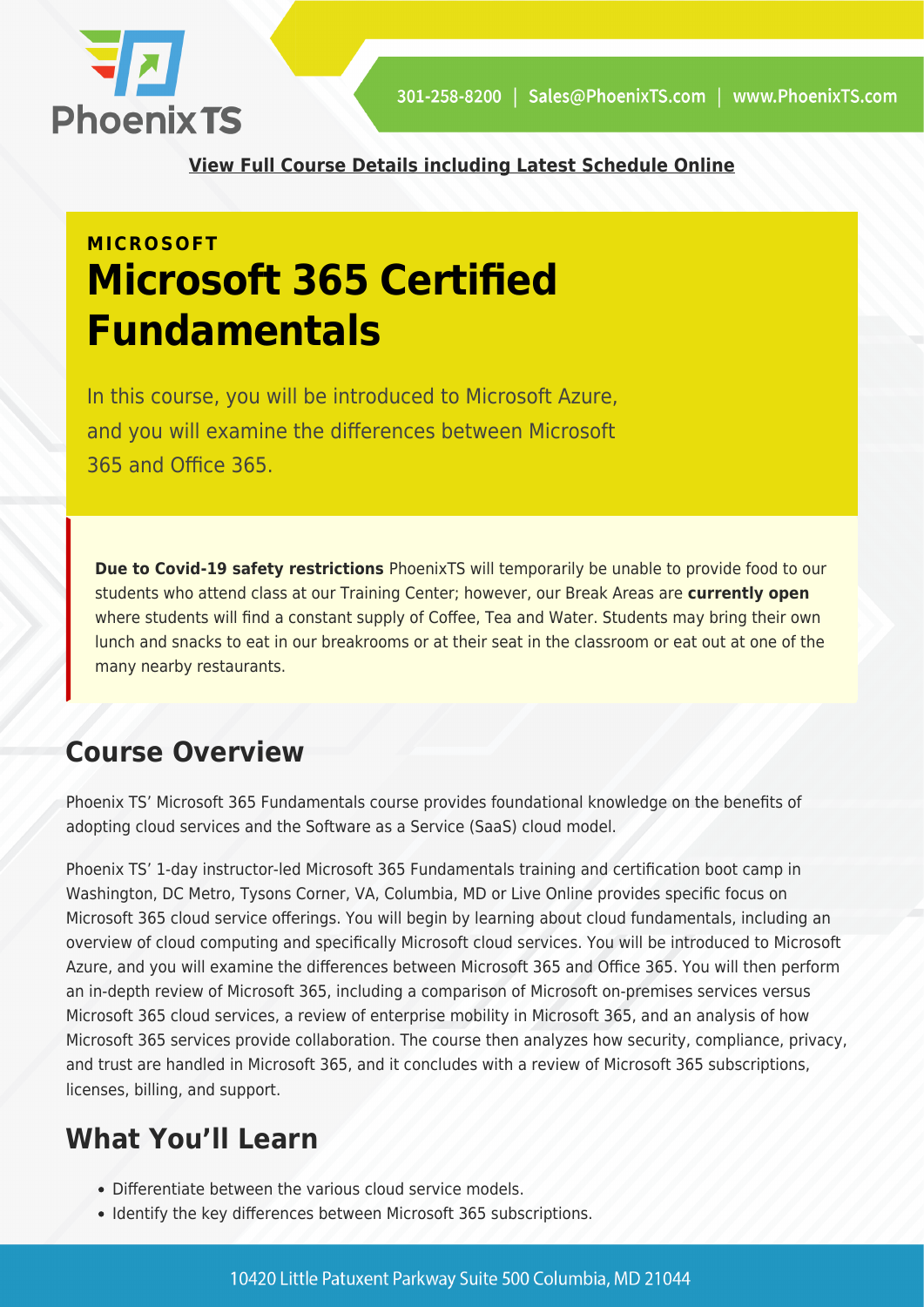

- Plan for migration to Microsoft 365 services.
- Identify key differences between Microsoft on-premises services and Microsoft 365 cloud services.
- Identify how Microsoft 365 services support teamwork.
- Describe identities, including cloud, on-premises, and hybrid identity.
- Describe cloud device management and protection, including the use of Intune.
- Describe data protection, including the use of Azure Information Protection.
- Describe compliance in general and the compliance features in Microsoft 365.
- Describe Microsoft 365 subscriptions, licenses, billing, and support

## **Schedule**

Currently, there are no public classes scheduled. Please contact a Phoenix TS Training Consultant to discuss hosting a private class at 240-667-7757.

## **Who Should Attend**

This course is designed for Business Decision Makers and IT Professionals who aspire to deploy cloud services in their organization, or who are simply looking to acquire foundational knowledge on cloud fundamentals. This includes the considerations and benefits of adopting cloud services in general and the Software as a Service (SaaS) cloud model specifically, with a general focus on Microsoft 365 cloud service offerings.

#### **Prerequisites**

This course is designed for Business Decision Makers and IT Professionals who aspire to deploy cloud services in their organization. Students should have the following background:

General knowledge of networking, computing, and cloud concepts

#### **Exam Information**

#### **MS-900: Microsoft 365 Fundamentals**

The content of this exam was updated on July 8, 2020.

| Describe cloud concepts                                           | $10 - 15%$ |
|-------------------------------------------------------------------|------------|
| Describe core Microsoft 365 services and concepts                 | $30 - 35%$ |
| Explain security, compliance, privacy, and trust in Microsoft 365 | $30 - 35%$ |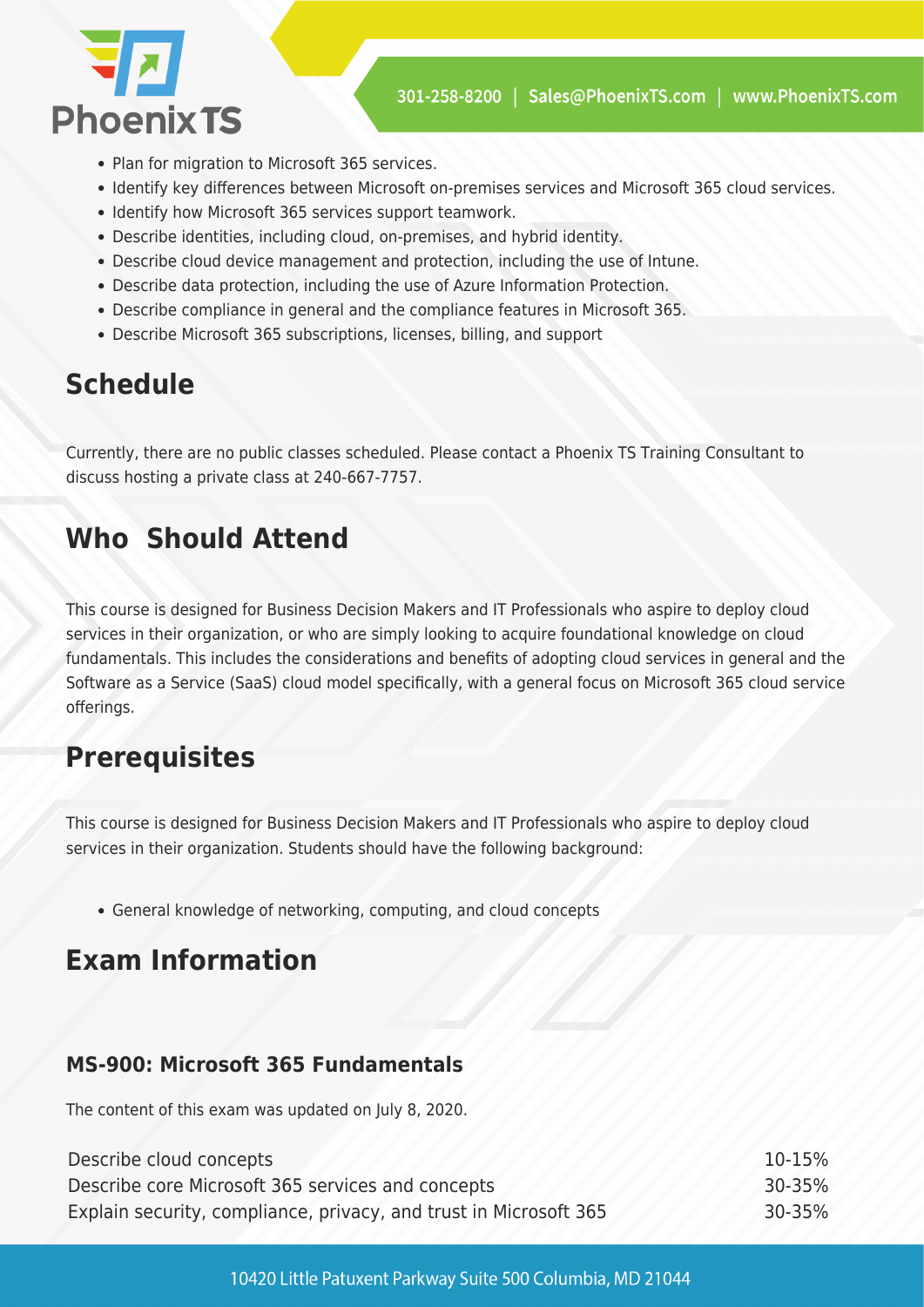

Describe Microsoft 365 pricing and support 20-25%

You can purchase the exam voucher separately through Phoenix TS. Phoenix TS is an authorized testing center for Pearson VUE and Prometric websites. Register for exams by calling us or visiting the Pearson VUE and Prometric websites.

## **Duration**

**1 Day**

**Price**

**\$645**

## **Course Outline**

#### **Module 1: Cloud concepts**

Explore the core concepts of cloud computing and how it can help your business.

- Principles of cloud computing
- What is Microsoft 365?
- Select a cloud deployment

#### **Module 2: Microsoft 365 productivity and teamwork capabilities**

Learn about the productivity and teamwork solutions in Microsoft 365 and the capabilities that help people be more productive using Microsoft 365 – The World's Productivity Cloud.

- Microsoft 365 productivity and teamwork solutions
- Engage employees with Microsoft Stream, Teams, and Yammer
- Get more done with Office across all devices
- File storage and sharing with OneDrive and SharePoint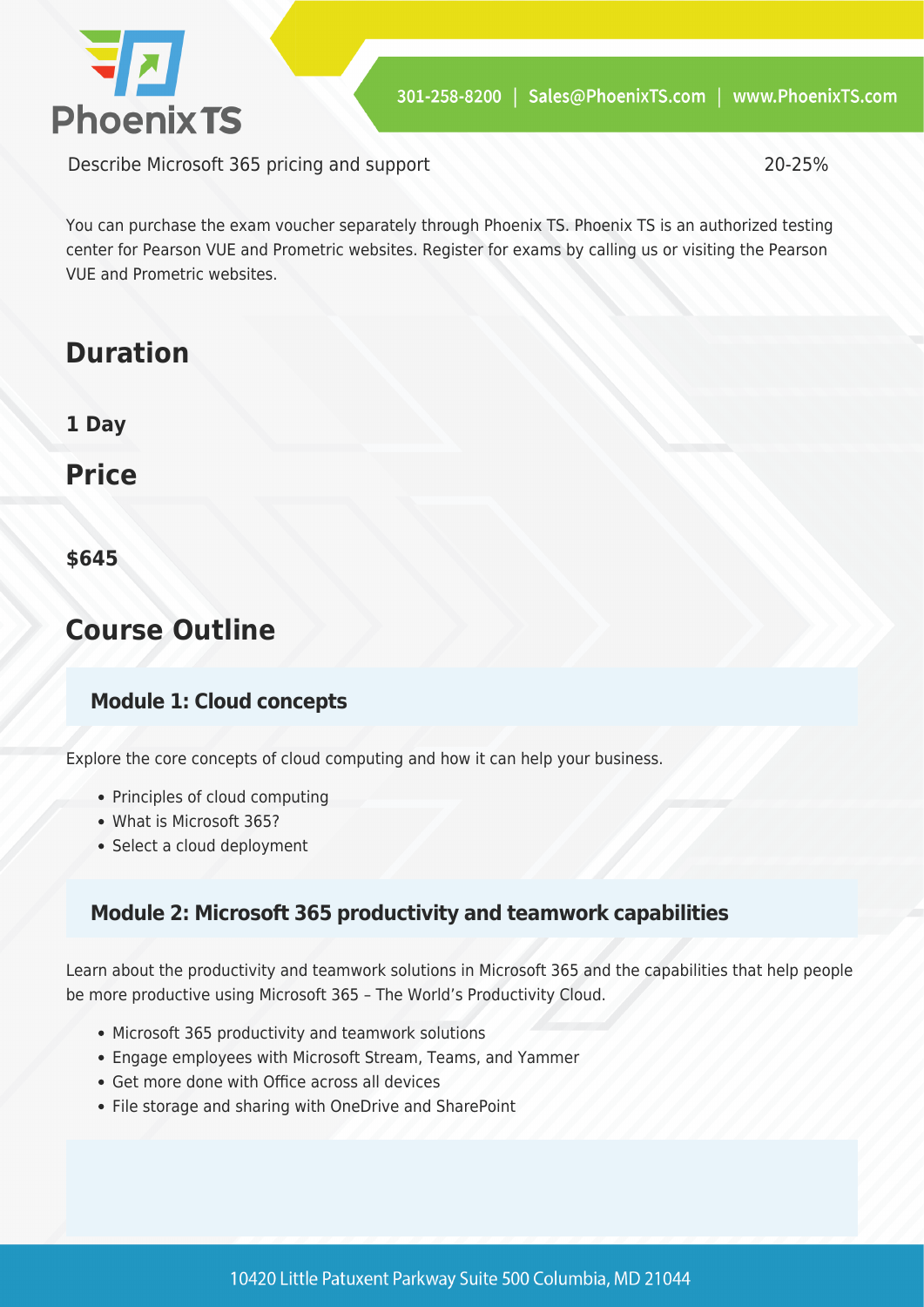

Module 3: Microsoft 365 business management capabilities

Learn about the business management solutions in Microsoft 365 and the capabilities that help organizations be more productive using Microsoft 365 – The World's Productivity Cloud.

- Manage your business with Microsoft 365
- Simplify device management with Microsoft Endpoint Manager
- Get more done and stay secure with Windows 10
- Harness business intelligence with Microsoft 365 analytics and reporting

#### **Module 4: Microsoft 365 security and compliance**

Learn about the Microsoft 365 security and compliance solutions areas and the capabilities available to help enterprises secure their enterprise and meet regulatory requirements.

- Security principles and solution areas
- Identity and access management
- Threat protection
- Cloud security
- Information protection and governance
- Compliance management
- Manage risk, discovery, and audit

#### **Module 5: Microsoft 365 Licensing and support**

Learn more about Microsoft 365 licensing, service, and support options.

- Identify licensing options available in Microsoft 365
- Describe support offerings in Microsoft 365 services
- Describe the service life cycle in Microsoft 365

**Due to Covid-19 safety restrictions** PhoenixTS will temporarily be unable to provide food to our students who attend class at our Training Center; however, our Break Areas are **currently open** where students will find a constant supply of Coffee, Tea and Water. Students may bring their own lunch and snacks to eat in our breakrooms or at their seat in the classroom or eat out at one of the many nearby restaurants.